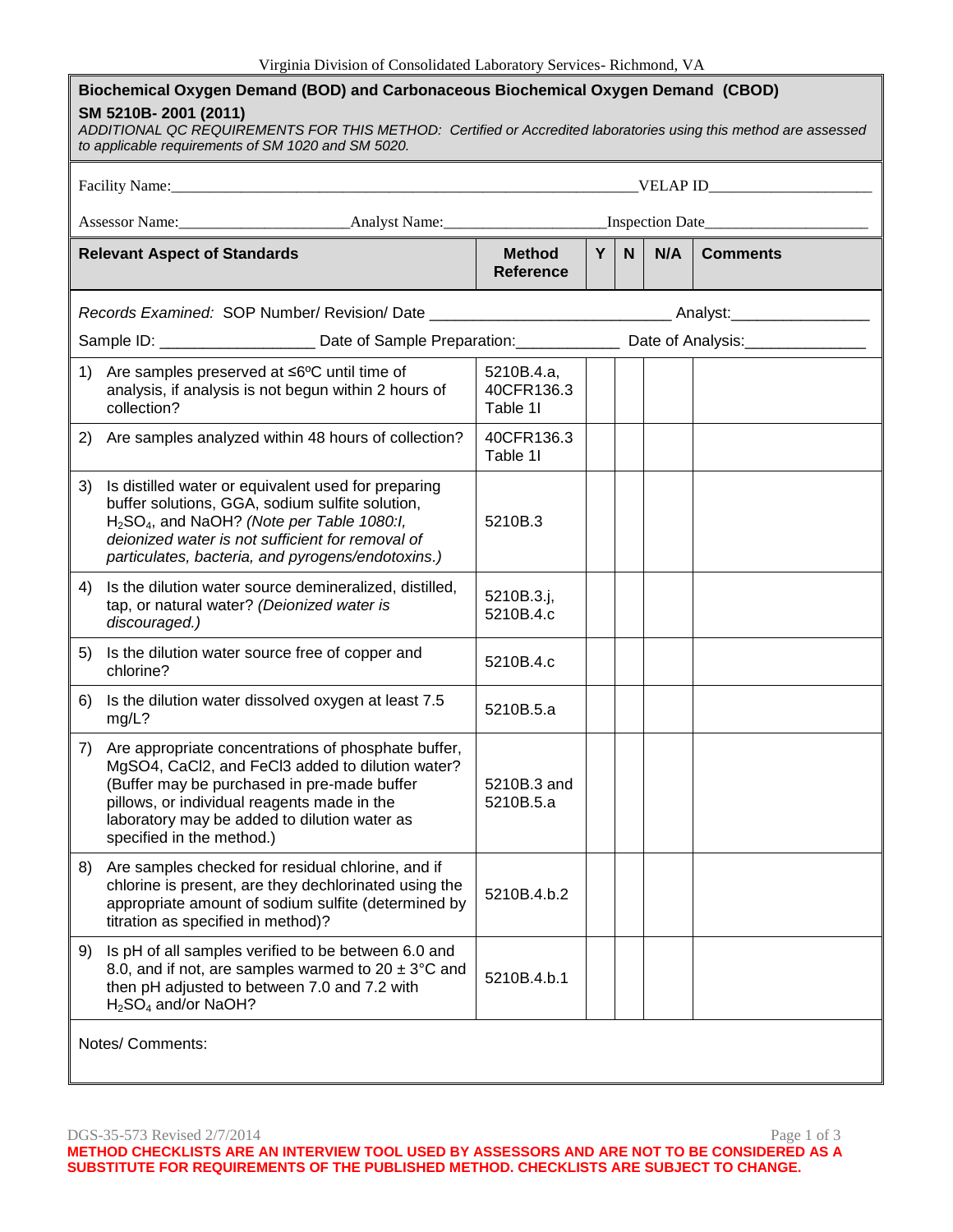## **Biochemical Oxygen Demand (BOD) and Carbonaceous Biochemical Oxygen Demand (CBOD) SM 5210B-2011**

| <b>Relevant Aspect of Standards</b>                                                                                                                                                                                                                                                                                                                                     | <b>Method</b><br><b>Reference</b> | Y | N | N/A | <b>Comments</b> |  |
|-------------------------------------------------------------------------------------------------------------------------------------------------------------------------------------------------------------------------------------------------------------------------------------------------------------------------------------------------------------------------|-----------------------------------|---|---|-----|-----------------|--|
| 10) Are all samples brought to $20 \pm 3^{\circ}$ C before making<br>dilutions?                                                                                                                                                                                                                                                                                         | 5210B.5.b                         |   |   |     |                 |  |
| 11) Are samples supersaturated with dissolved oxygen<br>aerated or vigorously shaken?<br>Note the following saturation values per Table 4500-<br>O/L<br>17.0 °C - 9.665 mg/L<br>18.0 °C - 9.467 mg/L<br>19.0 °C - 9.276 mg/L<br>20.0 °C - 9.092 mg/L<br>21.0 °C - 8.915 mg/L<br>22.0 °C - 8.743 mg/L<br>23.0 °C - 8.578 mg/L                                            | 5210B.4.b.4                       |   |   |     |                 |  |
| 12) Are at least three dilutions analyzed for each<br>sample, to produce a residual DO of at least 1.0<br>mg/L and a DO uptake of at least 2.0 mg/L after 5-<br>day incubation?                                                                                                                                                                                         | 5210B.5.c                         |   |   |     |                 |  |
| 13) Are samples mixed immediately before pipetting or<br>pouring to avoid loss of solids by settling?                                                                                                                                                                                                                                                                   | 5210B.5.c.1                       |   |   |     |                 |  |
| 14) For dilutions prepared directly in BOD bottles, when<br>a bottle contains more than 67% (>200 mL of<br>sample in 300 mL bottle) of sample, are buffer<br>solutions added directly to the diluted sample at a<br>rate of 1mL/L (0.3mL/300mL bottle)? (Note that<br>commercially prepared buffer solution pillows are<br>available to correctly dose 300 mL bottles.) | 5210B.5.c.2                       |   |   |     |                 |  |
| 15) For dilutions prepared in volumetric containers,<br>when dilutions are greater than 1:100, is a primary<br>dilution made before making the final dilution in the<br>bottle?                                                                                                                                                                                         | 5210B.5.c.1                       |   |   |     |                 |  |
| 16) Are one or more dilution water blanks analyzed with<br>each batch of samples, with a maximum acceptable<br>value of 0.20 mg/L? (If blanks exceed 0.20 mg/L,<br>the associated data are flagged or discarded.)                                                                                                                                                       | 5210B.6.c                         |   |   |     |                 |  |
| 17) Are BOD seed controls analyzed [using, ideally,<br>three dilutions of seed] with the smallest quantity of<br>seed producing at least 2.0 mg/L DO depletion and<br>the largest quantity producing at least 1.0 mg/L<br>residual DO after 5 days of incubation?                                                                                                       | 5210B.6.d,<br>5210B.7.b           |   |   |     |                 |  |
| 18) Are three GGA checks analyzed with each batch of<br>samples, with an acceptable average range of 198<br>± 30.5 mg/L for BOD and for CBOD?                                                                                                                                                                                                                           | 5210B.6.b                         |   |   |     |                 |  |
| Notes/ Comments:                                                                                                                                                                                                                                                                                                                                                        |                                   |   |   |     |                 |  |